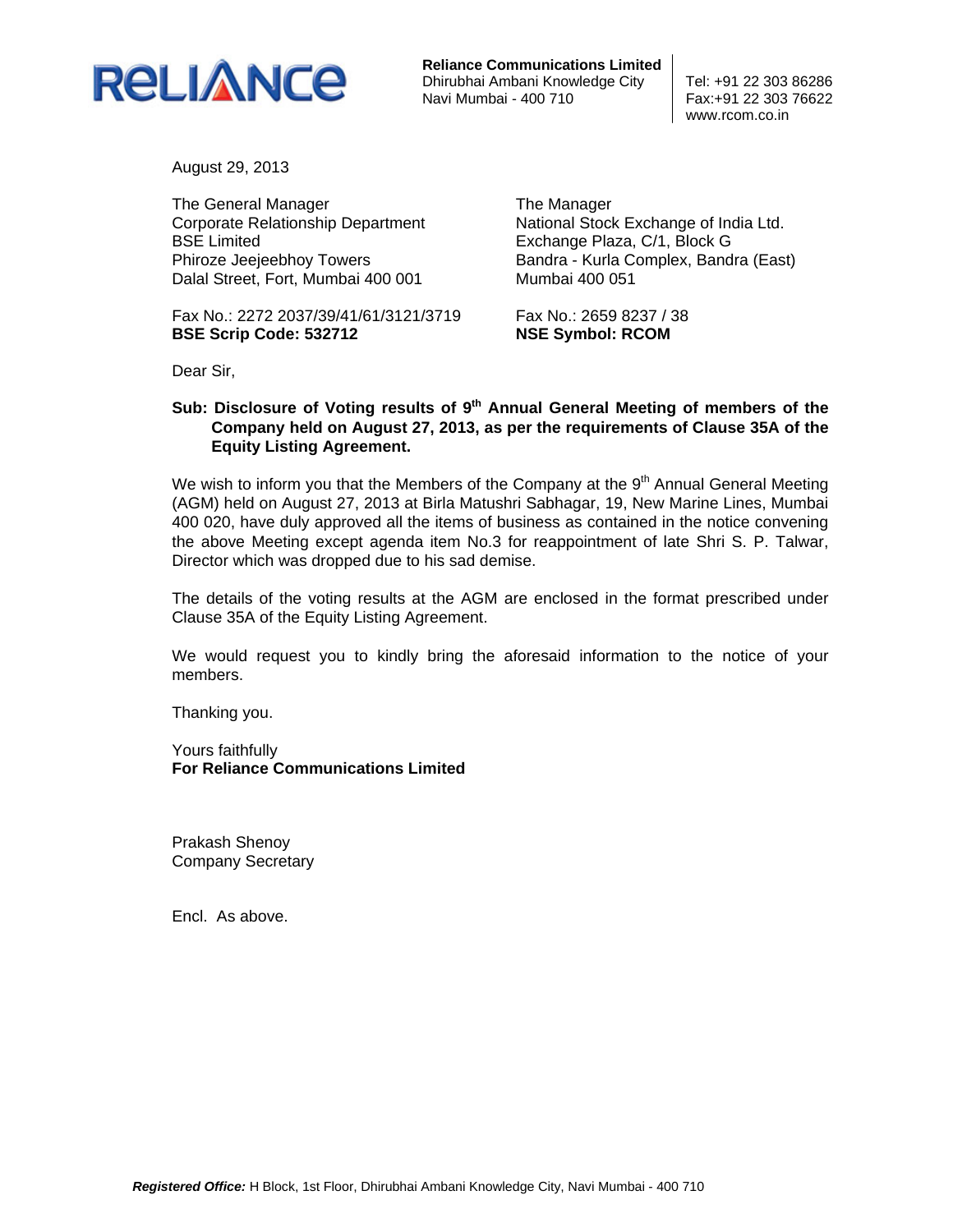

**Reliance Communications Limited** Dhirubhai Ambani Knowledge City Tel: +91 22 303 86286 Navi Mumbai - 400 710 Fax:+91 22 303 76622

www.rcom.co.in

## **Details of Voting Results**

| Date of AGM/EGM:                                                                          | 9 <sup>th</sup> Annual General Meeting held on<br>27 <sup>th</sup> August, 2013 |  |  |
|-------------------------------------------------------------------------------------------|---------------------------------------------------------------------------------|--|--|
| Total Number of shareholders on record date:                                              | 17,85,193 Shareholders                                                          |  |  |
| Total Number of shareholders present in the<br>meeting either in person or through proxy: |                                                                                 |  |  |
| - Promoters and Promoter Group<br>÷                                                       | 26                                                                              |  |  |
| - Public                                                                                  | 986                                                                             |  |  |
| No. of Shareholders attended the meeting<br>through Video conferencing                    | Not arranged.                                                                   |  |  |
| - Promoters and Promoter Group:                                                           |                                                                                 |  |  |
| - Public :                                                                                |                                                                                 |  |  |

## **Agenda wise**

| <b>Item</b><br>no. | <b>Details of the Agenda</b>                                                                                                                                                                                              | <b>Resolution</b><br>required<br>(Ordinary/<br>Special) | Mode of<br><b>Voting</b><br>(Show of<br>hands/Poll/<br><b>Postal</b><br><b>Ballot/E-</b><br>Voting) | <b>Remarks</b>                                                     |
|--------------------|---------------------------------------------------------------------------------------------------------------------------------------------------------------------------------------------------------------------------|---------------------------------------------------------|-----------------------------------------------------------------------------------------------------|--------------------------------------------------------------------|
| $\mathbf{1}$       | Adoption of audited Balance Sheet as<br>at March 31, 2013, the audited<br>statement of Profit and Loss for the<br>financial year ended on that date and<br>the Reports of the Board of Directors<br>and Auditors thereon. | Ordinary                                                | Show of<br>hands                                                                                    | Approved with<br>requisite<br>majority                             |
| $\overline{2}$     | Declaration of dividend on<br>equity<br>shares.                                                                                                                                                                           | Ordinary                                                | Show of<br>hands                                                                                    | Approved with<br>requisite<br>majority                             |
| 3                  | Reappointment of Shri S. P. Talwar,<br>Director, retiring by rotation.                                                                                                                                                    |                                                         |                                                                                                     | <b>Dropped</b><br>and<br>decided not to<br>fill<br>the<br>vacancy. |
| 4                  | Appointment of Auditors and to fix<br>their remuneration.                                                                                                                                                                 | Ordinary                                                | Show of<br>hands                                                                                    | Approved with<br>requisite<br>majority                             |
| 5                  | Issue of securities to the Qualified<br>Institutional Buyers.                                                                                                                                                             | Special                                                 | Show of<br>hands                                                                                    | Approved with<br>requisite<br>majority                             |